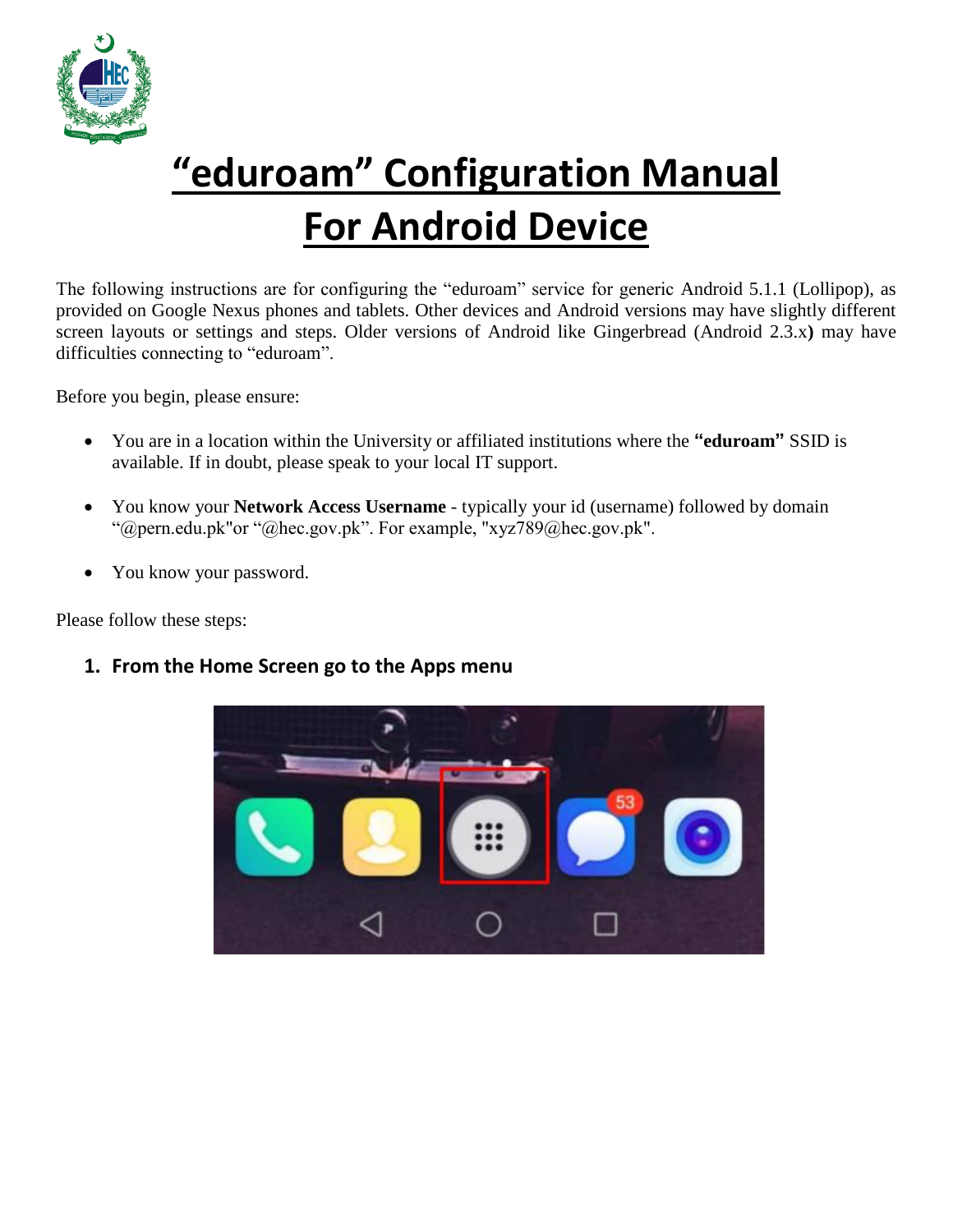

**2. Find and tap on the "Settings application" to start it (you may have to swipe several pages to the right to find it)**



**3. In the 'Wireless & networks' section at the top, tap 'Wi-Fi':**

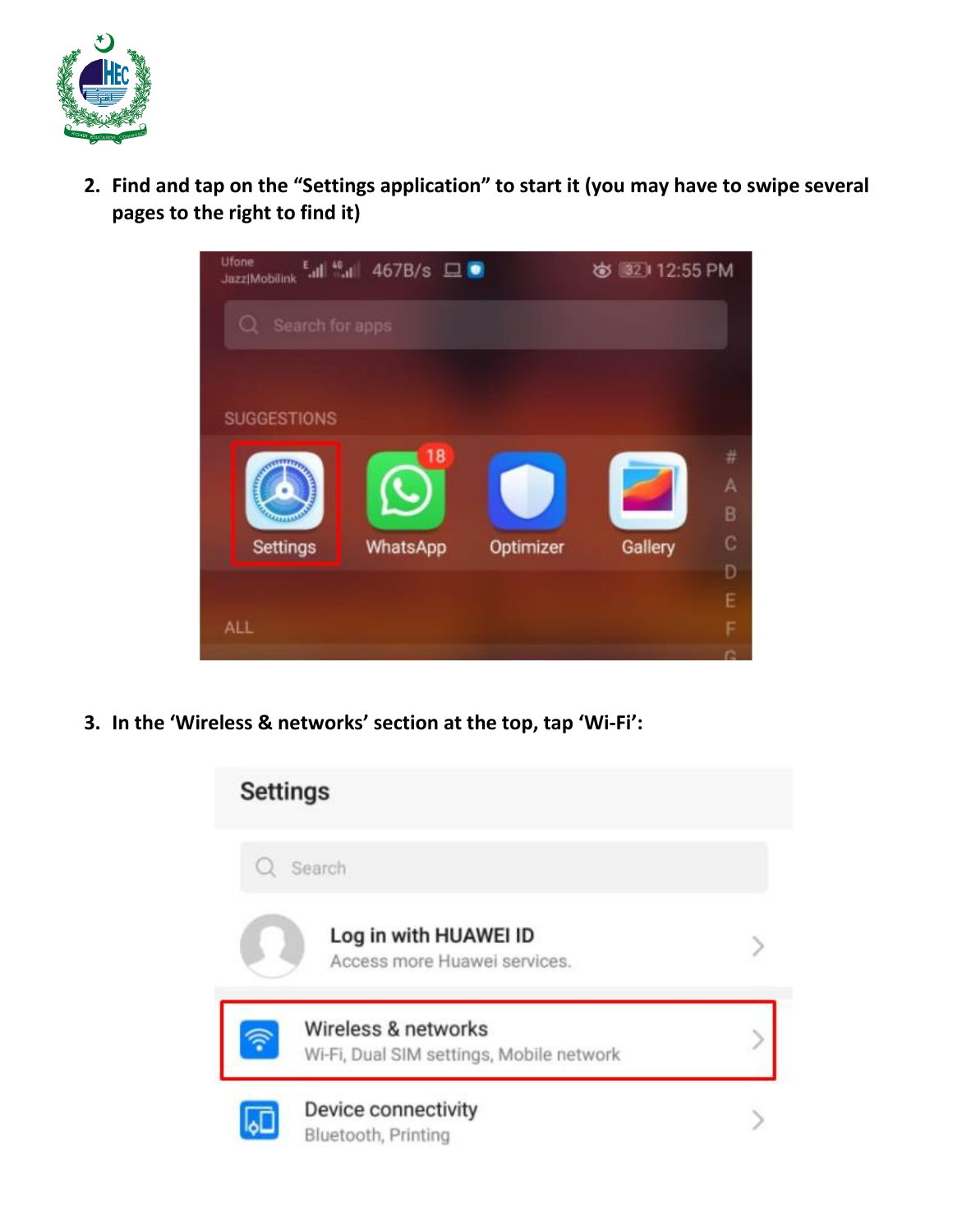

| Ufone<br><b>Eall #ail 122B/s 口口</b><br>Jazz Mobilink | め 32112:56 PM |
|------------------------------------------------------|---------------|
| Wireless & networks                                  |               |
| Airplane mode                                        |               |
| Wi-Fi                                                | Not connected |
| Mobile network                                       |               |
| Tethering & portable hotspot                         |               |
| Dual SIM settings                                    |               |
| Data usage                                           |               |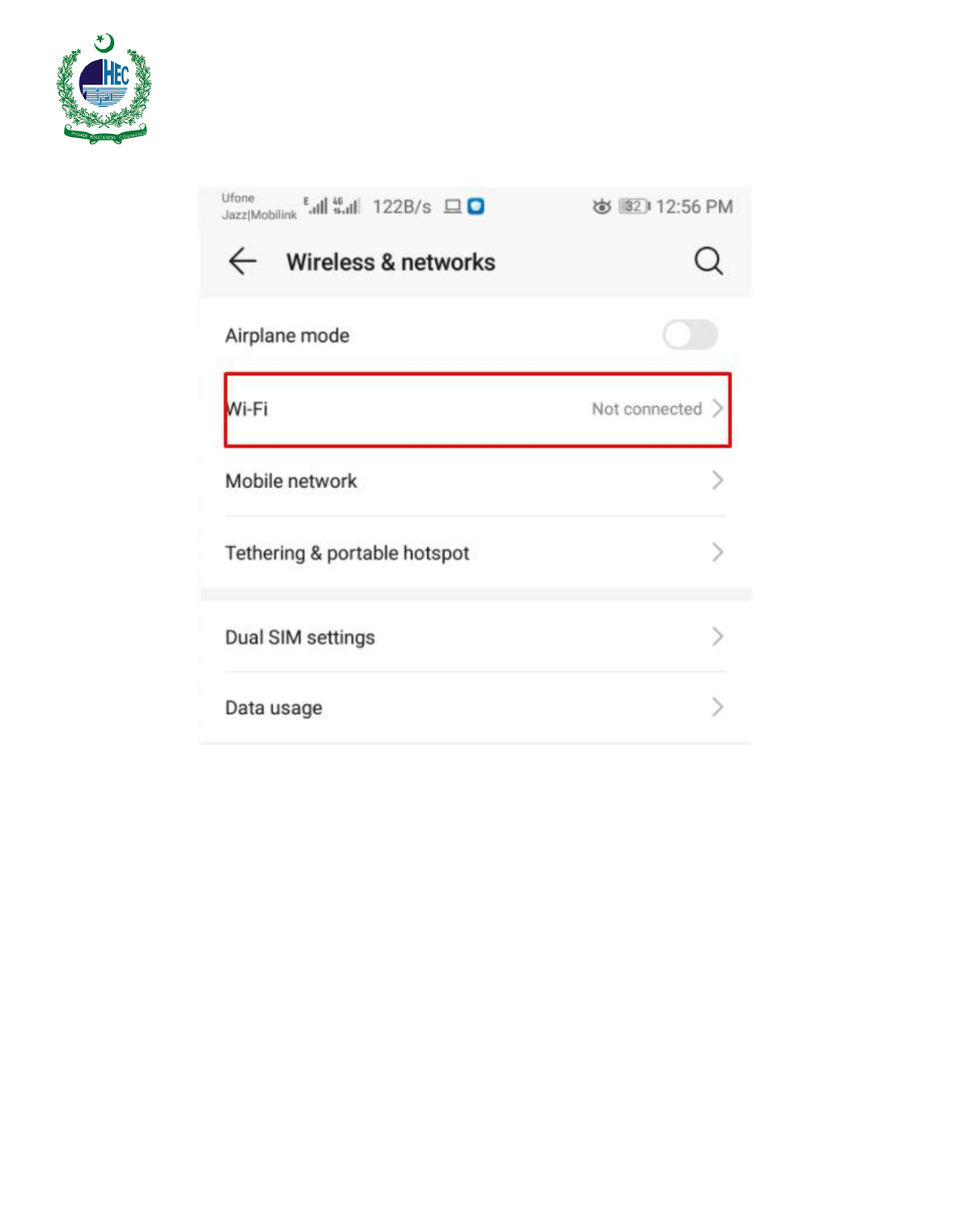

## **4. The Wi-Fi screen will hope and display a list of available networks. Tap 'eduroam'**

| Jazz Mobilink 44 1.63K/s O              | め 32 12:56 PM |
|-----------------------------------------|---------------|
| Wi-Fi                                   |               |
| Wi-Fi                                   |               |
| <b>AVAILABLE NETWORKS</b>               |               |
| <b>HEC Smart University</b><br>Disabled |               |
| Guest-SmartUniversity<br>Open           |               |
| eduroam<br>Encrypted                    |               |
| PERN2NOC<br>Encrypted                   |               |

If you do not see "eduroam" listed, please move to a location where "eduroam" is available. If you are unsure, please speak to your local IT support staff.

## **5. You will be prompted to sign in to the wireless network.**

Enter your credentials as shown below and tap **Connect** when complete - note that you may need to scroll down in the box to see the later options (this is sometimes not obvious):

- EAP Method: **PEAP** (if you cannot see this option, it might be revealed by selecting the **Show advanced options** box at the bottom)
- Phase-2 authentication: **MSCHAPV2**
- CA certificate: **(unspecified)** in some devices you have to select do not validate**.**
- Identity: *Username [id@pern.edu.pk]*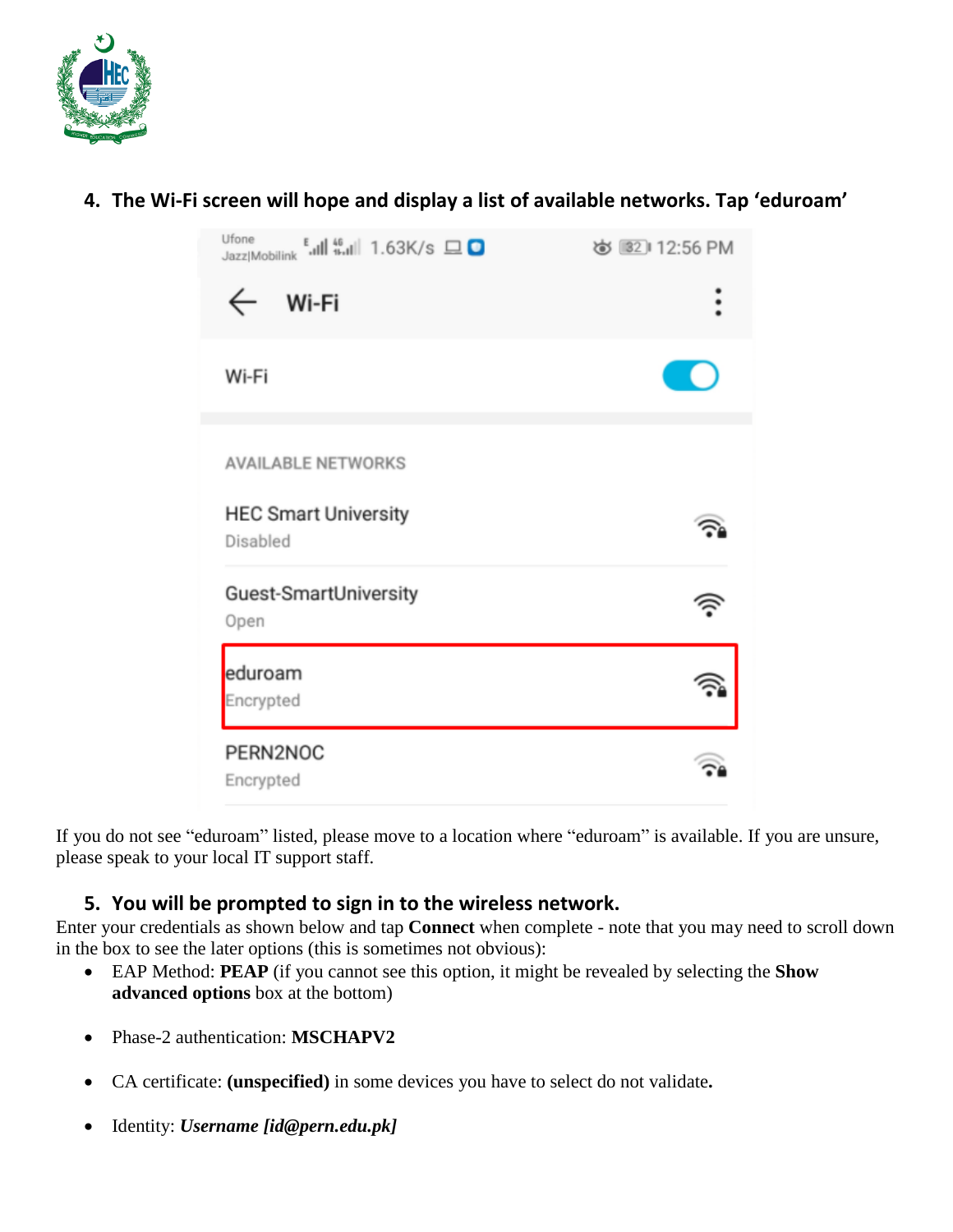

- Anonymous identity: **@pern.edu.pk**
- Password: *Your Password*
- Show password: (you can tick this if you wish to check the password is entered correctly: it will have no effect on the eventual configuration)

Leave any other options at their default settings.

| eduroam                                                                                                          |                 |  |
|------------------------------------------------------------------------------------------------------------------|-----------------|--|
| EAP method                                                                                                       | PEAP            |  |
| Phase 2 authentication                                                                                           | MSCHAPv2        |  |
| CA certificate                                                                                                   | Do not validate |  |
| No certificate specified. Your connection will not be private.<br>Identity<br>yourusername@yourfulldomain.edu.pk |                 |  |
| Anonymous identity                                                                                               |                 |  |
| yourpassword                                                                                                     | ⊙               |  |
| Show advanced options                                                                                            |                 |  |
| <b>CANCEL</b>                                                                                                    | <b>CONNECT</b>  |  |